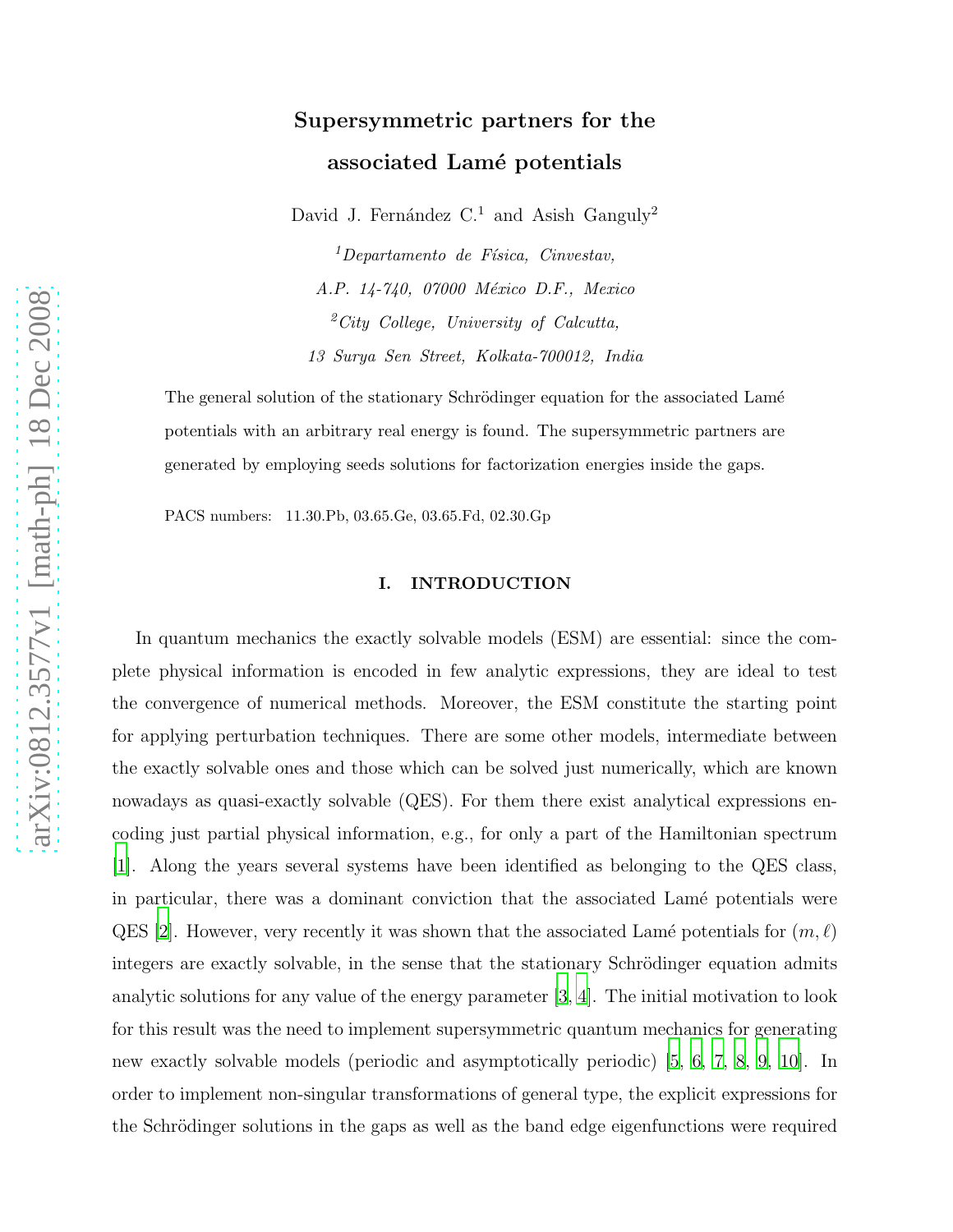[\[8](#page-11-7), [9](#page-11-8)].

In the next section we will discuss two techniques to find the general solution for the associated Lam´e equation for an arbitrary value of the energy parameter: first an ansatz based procedure and then a systematic technique related to the well known Frobenius method. In section 3 we will apply the supersymmetry transformations for generating new periodic and asymptotically periodic potentials which are almost isospectral to the initial associated Lamé potential. In section 4 our general results will be illustrated through the particular case characterized by  $(m, \ell) = (3, 2)$ . Our conclusions will be finally given at section 5.

# II. GENERAL SOLUTIONS OF THE ASSOCIATED LAMÉ EQUATION

We want to find the general solution of the Schrödinger equation for the associated Lamé potentials with an arbitrary value of the energy parameter E:

$$
H\psi(x) = \left[-\partial_x^2 + V(x)\right]\psi(x) = E\psi(x),\tag{1}
$$

$$
V(x) = m(m+1)k^{2}sn^{2}x + \ell(\ell+1)k^{2}\frac{cn^{2}x}{dn^{2}x},
$$
\n(2)

where  $m, \ell \in \mathbb{N}$ ,  $m \geq \ell$ , and  $snx \equiv sn(x, k)$ ,  $cnx \equiv cn(x, k)$ ,  $dnx \equiv dn(x, k)$  are the Jacobi elliptic functions of real periods  $4K$ ,  $4K$  and  $2K$  respectively [\[3,](#page-11-2) [4\]](#page-11-3). This is the associated Lamé equation, which can be also expressed in Weierstrass form:

<span id="page-1-0"></span>
$$
-\frac{d^2\psi}{dz^2} + \left[m(m+1)\wp(z) + \frac{\ell(\ell+1)\bar{e}_2\bar{e}_3}{\wp(z) - e_1}\right]\psi = \widetilde{E}\psi,
$$
\n(3)

through the changes

$$
z = \frac{x - iK'}{\sqrt{\bar{e}_3}}, \quad \bar{e}_i = e_1 - e_i, \quad i = 2, 3, \quad \widetilde{E} = e_3 m(m+1) + [E - \ell(\ell+1)]\bar{e}_3,
$$

 $\wp(z) \equiv \wp(z, \omega, \omega')$  being the Weierstrass elliptic function of half-periods  $\omega = K/\sqrt{\bar{e}_3}$ ,  $\omega' =$  $iK'/\sqrt{\bar{e}_3}$ .

In order to solve [\(3\)](#page-1-0), let us denote by  $\psi^{\pm}(z)$  two linearly independent solutions. Thus, their product  $\Psi(z) = \psi^+ \psi^-$  will satisfy the following third-order equation:

<span id="page-1-1"></span>
$$
\frac{d^3\Psi}{dz^3} - 4\left[m(m+1)\wp(z) + \frac{\ell(\ell+1)\bar{e}_2\bar{e}_3}{\wp(z) - e_1} - \tilde{E}\right]\frac{d\Psi}{dz}
$$

$$
-2\left\{m(m+1) - \frac{\ell(\ell+1)\bar{e}_2\bar{e}_3}{[\wp(z) - e_1]^2}\right\}\wp'(z)\Psi = 0.
$$
(4)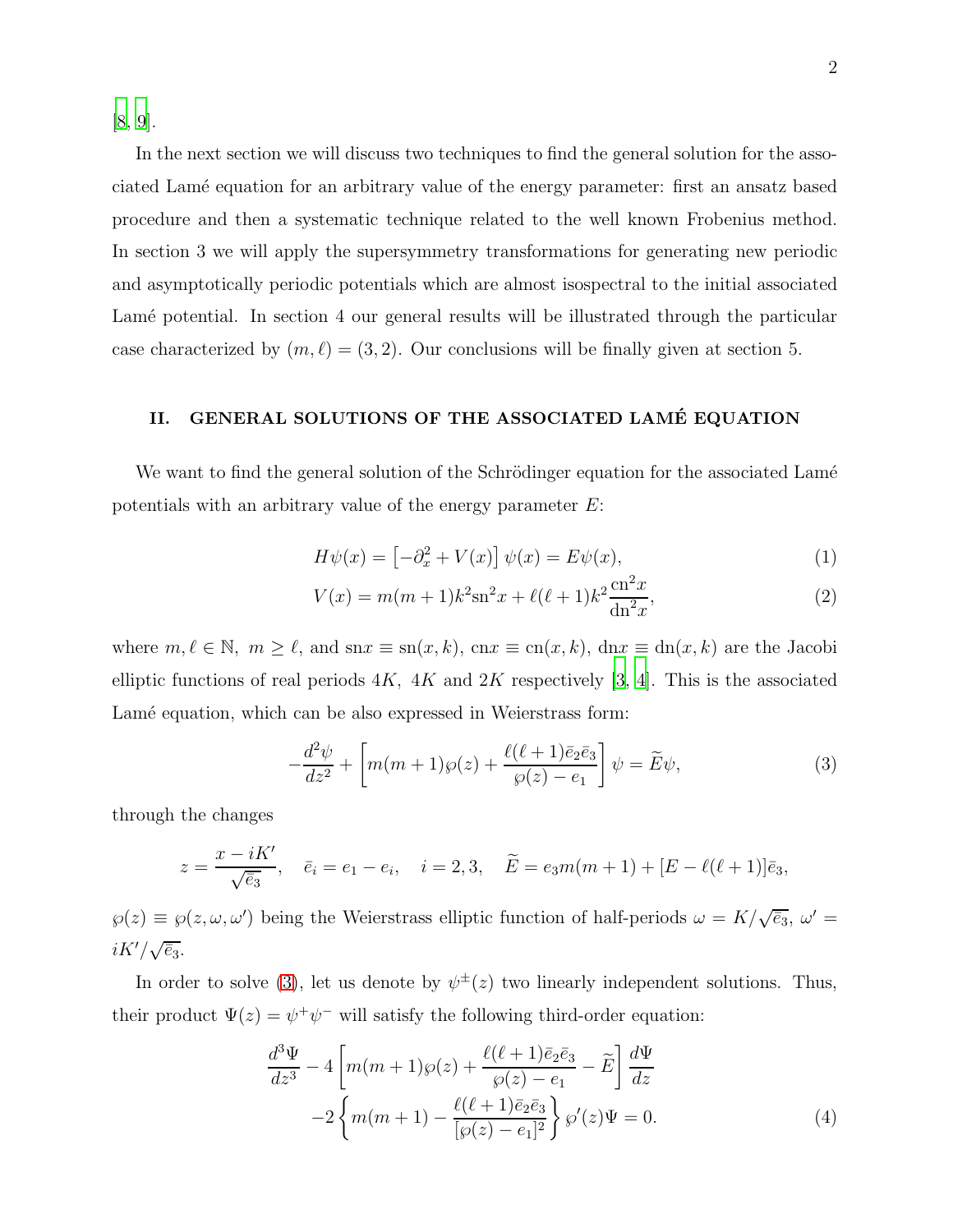In the first place let us consider the following ansatz for  $\Psi$ :

$$
\Psi(z) = [\wp(z) - e_1] + A_1 + \frac{A_2}{\wp(z) - e_1}.\tag{5}
$$

By plugging this in equation [\(4\)](#page-1-1), the parameters  $A_1$ ,  $A_2$ ,  $\ell$ ,  $m$  can be fitted [\[3](#page-11-2)]:

(a) 
$$
m = 1
$$
,  $\ell = 1$ ,  $A_1 = \tilde{E} + e_1$ ,  $A_2 = \bar{e}_2 \bar{e}_3$ ,  
\n(b)  $m = 1$ ,  $\ell = 0$ ,  $A_1 = \tilde{E} + e_1$ ,  $A_2 = 0$ .

Once  $\Psi(z)$  has been gotten, it is straightforward to find  $\psi^{\pm}(z)$  through the formula:

<span id="page-2-0"></span>
$$
\psi^{\pm}(z) = \sqrt{\Psi(z)} \exp\left(\mp\frac{1}{2}\int^{z} \frac{d\tau}{\Psi(\tau)}\right). \tag{6}
$$

In the non-trivial case (a) with  $(m, \ell) = (1, 1)$ , in which the associated Lamé equation is not directly the Lamé one, the corresponding solution reads:

$$
\psi_{\pm}(x) = \frac{\prod_{r=1}^{2} \sigma\left(\frac{x-iK'}{\sqrt{e_3}} \pm a_r\right)}{\sigma\left(\frac{x-iK'}{\sqrt{e_3}} + \omega_1\right) \sigma\left(\frac{x-iK'}{\sqrt{e_3}}\right)} \exp\left[\mp \frac{x}{\sqrt{e_3}} \sum_{r=0}^{2} \zeta(a_r)\right],
$$

where  $\omega_1 = \omega$ ,  $\zeta'(z) = -\wp(z)$ ,  $[\ln \sigma(z)]' = \zeta(z)$ .

On the other hand, for a modified ansatz of kind [\[3](#page-11-2)]:

$$
\Psi(z) = [\wp(z) - e_1]^2 + B_1[\wp(z) - e_1] + B_2 + \frac{B_3}{\wp(z) - e_1},
$$

it turns out that

$$
(c) \ m = 2, \quad \ell = 1, \quad B_1 = 2e_1 + \frac{\widetilde{E}}{3}, \quad B_2 = \left(\frac{\widetilde{E}}{3} - e_1\right)B_1, \quad B_3 = \frac{\overline{e}_2\overline{e}_3B_1}{3},
$$

$$
(d) \ m = 2, \quad \ell = 0, \quad B_1 = 2e_1 + \frac{\widetilde{E}}{3}, \quad B_2 = \left(\frac{\widetilde{E}}{3} - e_1\right)B_1 + \overline{e}_2\overline{e}_3, \quad B_3 = 0.
$$

Once again, in the case (c) with  $(m, \ell) = (2, 1)$ , in which the associated Lamé equation is not the Lamé one, the corresponding  $\psi$  solutions are:

$$
\psi_{\pm}(x) = \frac{\prod_{r=1}^{3} \sigma\left(\frac{x-iK'}{\sqrt{e_3}} \pm b_r\right)}{\sigma\left(\frac{x-iK'}{\sqrt{e_3}} + \omega_1\right) \sigma^2\left(\frac{x-iK'}{\sqrt{e_3}}\right)} \exp\left[\mp \frac{x}{\sqrt{e_3}} \sum_{r=0}^{3} \zeta(b_r)\right].
$$

Although the previous approach allows to find the solutions of equations [\(3](#page-1-0)[-4\)](#page-1-1) for some integer values of the parameters  $(m, \ell)$ , however it is not completely systematic. In order to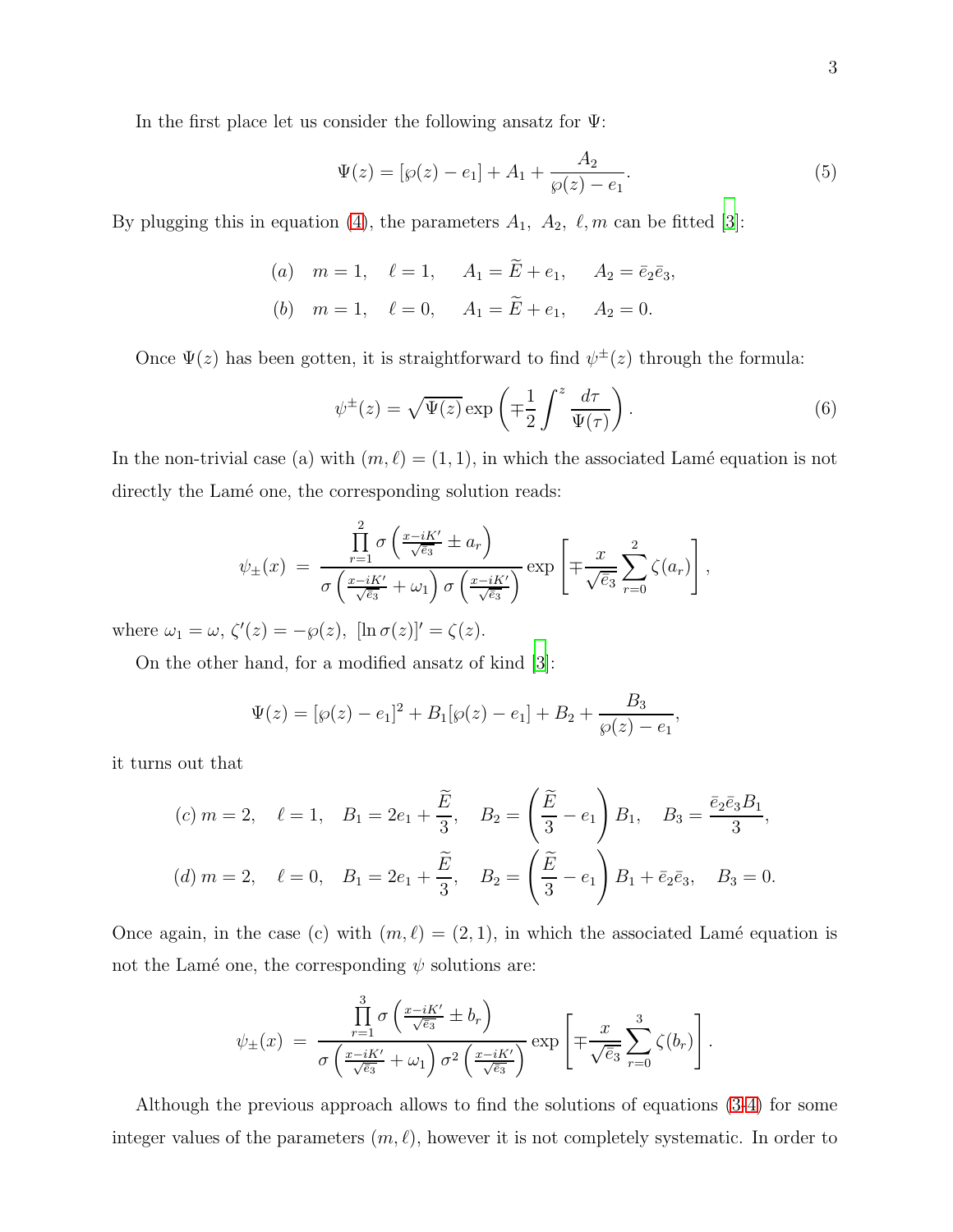fill the gap, let us use the Frobenius method for solving [\(4\)](#page-1-1) [\[4\]](#page-11-3). With this aim, let us make the following changes:

<span id="page-3-2"></span>
$$
y = \frac{e_1 - \wp(z)}{\bar{e}_2}, \qquad \Phi(y) = [\wp(z) - e_1]^{\ell} \Psi.
$$
 (7)

Therefore, the following equation for  $\Phi$  is obtained:

$$
P_4(y)\frac{d^3\Phi}{dy^3} + P_3(y)\frac{d^2\Phi}{dy^2} + P_2(y)\frac{d\Phi}{dy} + P_1(y)\Phi = 0,
$$
\n(8)

where  $P_i(y)$  are the following *i*-th degree polynomials in *y*:

$$
P_4(y) = 2y^2(\bar{e}_2y^2 - 3e_1y + \bar{e}_3), \quad P_3(y) = 3y[\bar{e}_2(3 - 2\ell)y^2 - 6e_1(1 - \ell)y + \bar{e}_3(1 - 2\ell)],
$$
  
\n
$$
P_2(y) = 2\{\bar{e}_2(3\ell^2 - m^2 - 6\ell - m + 3)y^2 - [\tilde{E} + e_1(9\ell^2 - m^2 - 9\ell - m + 3)]y + \ell(2\ell - 1)\bar{e}_3\},
$$
  
\n
$$
P_1(y) = \bar{e}_2(2\ell - 1)(m + \ell)(m - \ell + 1)y + 2\ell[\tilde{E} + e_1(3\ell^2 - m^2 - m)].
$$

Let us propose now

<span id="page-3-0"></span>
$$
\Phi = \sum_{r=0}^{\infty} a_r y^{r+\rho},\tag{9}
$$

from which the next equations arise

$$
a_0 f_0(\rho) = 0, \quad a_1 f_0(\rho + 1) + a_0 f_1(\rho) = 0,
$$
  
\n
$$
a_{r+2} f_0(\rho + r + 2) + a_{r+1} f_1(\rho + r + 1) + a_r f_2(\rho + r) = 0,
$$
  
\n
$$
f_0(\rho) = \bar{e}_3 \rho(\rho - 1 - 2\ell)(2\rho - 2\ell - 1), \quad f_1(\rho) = 2(\rho - \ell) \{e_1[m(m+1) - 3(\rho - \ell)^2] - \tilde{E}\},
$$
  
\n
$$
f_2(\rho) = \bar{e}_2(\rho - m - \ell)(\rho + m - \ell + 1)(2\rho + 1 - 2\ell).
$$

From the three roots  $\rho = 0$ ,  $\rho = 2\ell + 1$ ,  $\rho = \ell + 1/2$  of the indicial equation  $f_0(\rho) = 0$ , the series [\(9\)](#page-3-0) can be made finite just for  $\rho = 0$ , since for  $r = 2\ell - 1$  it turns out that

<span id="page-3-1"></span>
$$
a_{2\ell}f_1(2\ell) + a_{2\ell-1}f_2(2\ell-1) = 0 \quad \Rightarrow \quad a_r = \frac{(-1)^r F_r}{\prod\limits_{s=1}^r f_0(s)}, \quad r = 1, 2, \dots, 2\ell, \quad (10)
$$

where the determinant family

<span id="page-3-3"></span>
$$
F_r = \begin{vmatrix} f_1(r-1) & f_2(r-2) & 0 & 0 & \cdots & 0 \\ f_0(r-1) & f_1(r-2) & f_2(r-3) & 0 & \cdots & 0 \\ 0 & f_0(r-2) & f_1(r-3) & f_2(r-4) & \cdots & 0 \\ \vdots & \vdots & \vdots & \ddots & \vdots & \vdots \\ 0 & 0 & 0 & 0 & \cdots & f_1(0) \end{vmatrix}, \qquad (11)
$$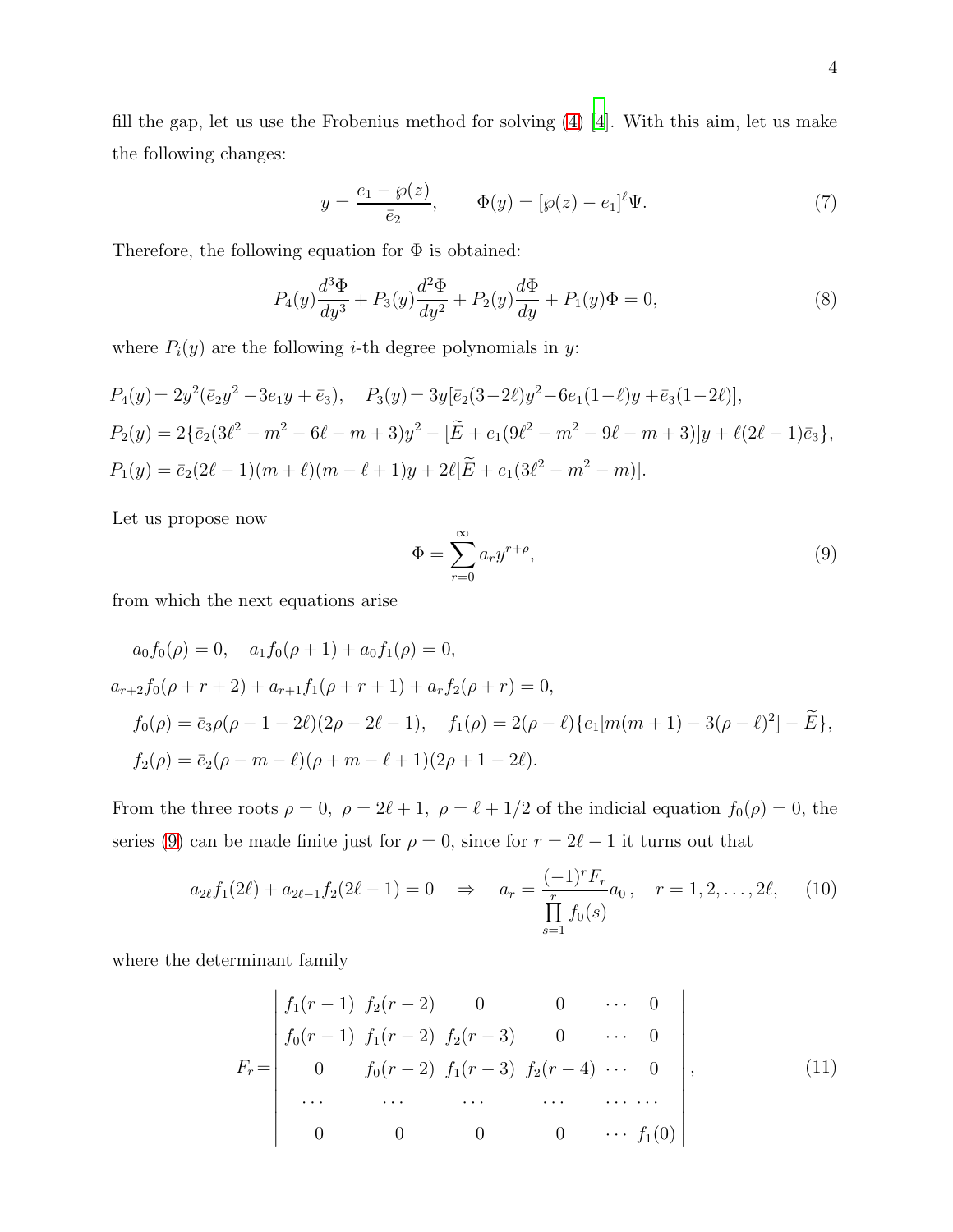satisfies the following recurrence relationship:

<span id="page-4-2"></span>
$$
F_r = f_1(r-1)F_{r-1} - f_2(r-2)f_0(r-1)F_{r-2}, \quad r \in \mathbb{N}, \quad F_0 \equiv 1, \quad F_{-1} \equiv 0. \tag{12}
$$

In addition, we have to fix  $a_{2\ell+1}$  so that the series ends up after  $(N+1)$  terms, i.e.,

$$
a_N f_1(N) + a_{N-1} f_2(N-1) = 0, \quad a_{N+1} = 0, \quad f_2(N) = 0.
$$

The previous equations imply that

$$
N = m + \ell, \quad a_{m+\ell}f_1(m+\ell) + a_{m+\ell-1}f_2(m+\ell-1) = 0, \quad a_{m+\ell+1} = 0.
$$

Two different cases can be identified:

(i) For  $m = \ell$  it turns out that formula [\(10\)](#page-3-1) provides all non-null  $a_r$ ,  $r = 0, 1, \ldots, 2\ell$ .

(ii) For  $m = \ell + \nu$ ,  $\nu = 1, 2, \ldots$ , equation [\(10\)](#page-3-1) supplies just  $a_r$ ,  $r = 1, \ldots, 2\ell$ , while the remaining non-null coefficients are given by:

<span id="page-4-1"></span>
$$
a_{2\ell+r} = \frac{(-1)^r D_{\nu-r} \prod_{s=0}^{r-1} f_2(2\ell+s)}{D_{\nu}} a_{2\ell}, \quad r = 1, 2, \dots \nu,
$$
 (13)

where  $D_r$  is the minor of  $F_{2\ell+\nu+1-r}$  in Laplace expansion of the determinant  $F_{2\ell+\nu+1}$ .

By coming back now to equation [\(7\)](#page-3-2), up to a constant factor in both cases we have

$$
\Psi(z) = \frac{\prod_{r=1}^{m+\ell} [\wp(z) - \wp(b_r)]}{[\wp(z) - e_1]^{\ell}},
$$

 $\wp(b_1), \wp(b_2), \ldots, \wp(b_{m+\ell})$  being the zeros of  $\sum^{m+\ell}$  $\sum_{r=0} a_r[(e_1-t)/\bar{e}_2]^r$ . By using once again equation  $(6)$ , the solutions of the associated Lamé equation are finally:

<span id="page-4-0"></span>
$$
\psi^{\pm}(x) = \frac{\prod_{r=1}^{m+\ell} \sigma(\frac{x-iK'}{\sqrt{\bar{e}_3}} \pm b_r)}{\sigma^{\ell}(\frac{x-iK'}{\sqrt{\bar{e}_3}} + \omega_1)\sigma^m(\frac{x-iK'}{\sqrt{\bar{e}_3}})} \exp\left\{\frac{x}{\sqrt{\bar{e}_3}} \left[\ell\zeta(\omega_1) \mp \sum_{r=1}^{m+\ell} \zeta(b_r)\right] \right\}.
$$
(14)

Note that the well known solutions of the Lamé equation are recovered for  $\ell = 0$ :

$$
\psi^{\pm}(x) = \frac{\prod_{r=1}^{m} \sigma(\frac{x-iK'}{\sqrt{\overline{e}_3}} \pm b_r)}{\sigma^m(\frac{x-iK'}{\sqrt{\overline{e}_3}})} \exp\left[\mp \frac{x}{\sqrt{\overline{e}_3}} \sum_{r=1}^{m} \zeta(b_r)\right].
$$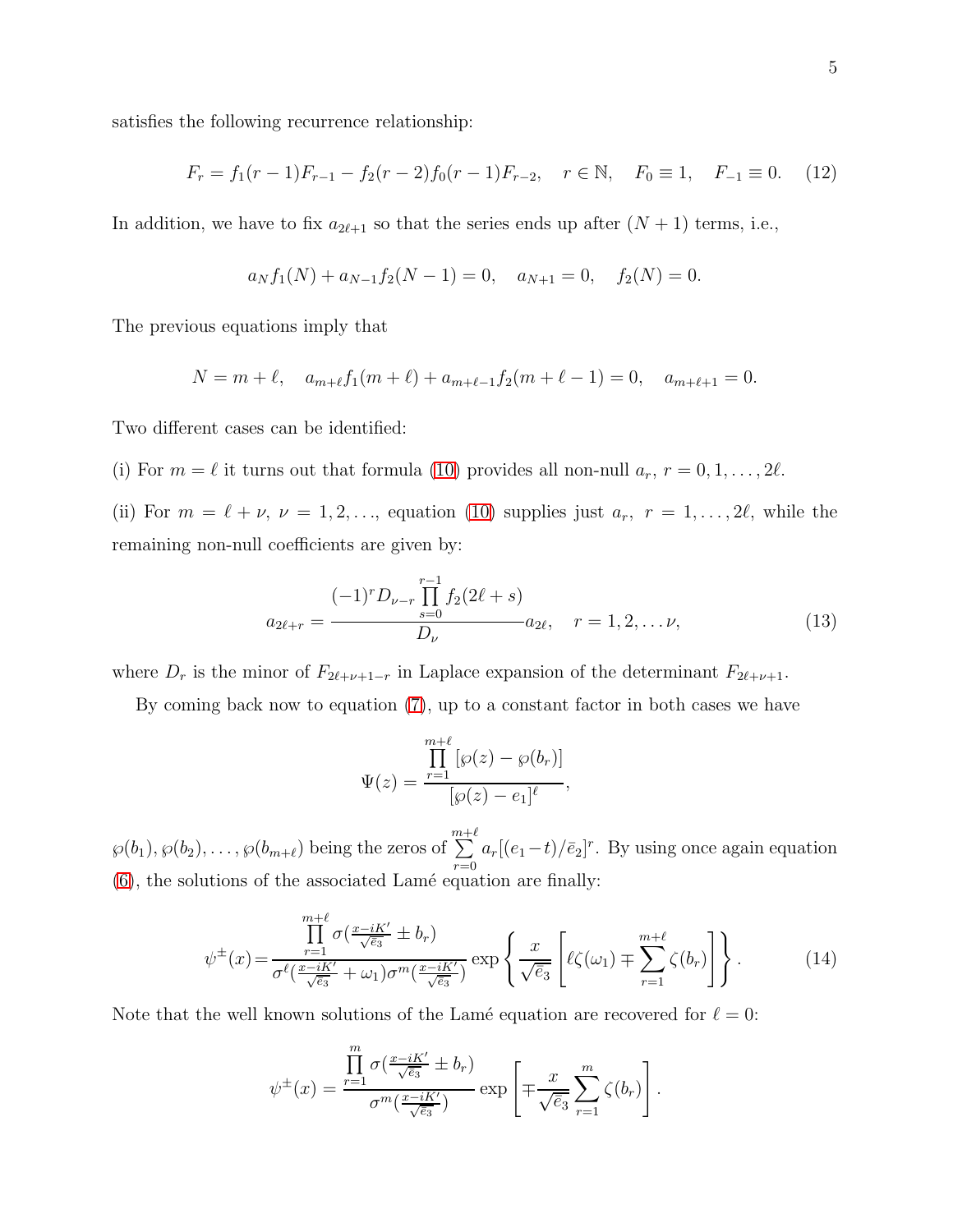#### III. SUPERSYMMETRY TRANSFORMATIONS

The supersymmetric quantum mechanics, as an approach to generate new exactly solvable Hamiltonians  $\widetilde{H}$  from an initial solvable one H, is based on the intertwining relation

$$
\widetilde{H}B = BH. \tag{15}
$$

This means that the eigenfunctions of  $\widetilde{H}$  are constructed through the non-null action of B onto the eigenfunctions of H. If B is a k-th order differential operator it turns out that [\[11](#page-11-10), [12\]](#page-11-11)

$$
\widetilde{V}(x) = V(x) - 2[\ln W(u_1, ..., u_k)]'',
$$
\n(16)

where  $u_i$  are solutions, which can be nonphysical, of the stationary Schrödinger equation associated to k different factorization energies  $\epsilon_i$ ,  $i = 1, \ldots, k$ , i.e.

$$
Hu_i = \epsilon_i u_i. \tag{17}
$$

For periodic potentials, it has been realized that when Bloch-type seed solutions associated to factorization energies which belong to the energy gaps are used, then the SUSY partner potentials  $\tilde{V}(x)$  are again periodic, isospectral to the initial one [\[7,](#page-11-6) [8](#page-11-7), [9\]](#page-11-8). On the other hand, when appropriate linear combinations of the solutions [\(14\)](#page-4-0) are employed, the SUSY partner potentials  $V(x)$  of  $V(x)$  become asymptotically periodic, with periodicity defects appearing due to the creation for  $\widetilde{H}$  of bound states embedded into the gaps [\[8,](#page-11-7) [9](#page-11-8)]. This suggests a natural ordering for the SUSY transformations of periodic potentials which will be next followed (we restrict ourselves to first and second-order techniques).

## A. Periodic first-order SUSY partner potentials

Let us take  $u(x) = \psi^{\pm}(x)$  (see [\(14\)](#page-4-0)) with  $\epsilon < E_0$ , where  $E_0$  is the lowest band edge eigenvalue for the corresponding associated Lamé potential. The periodic first-order SUSY partner potentials of  $V(x)$  thus read

<span id="page-5-0"></span>
$$
\widetilde{V}_{\pm}(x) = m(m-1)k^2 \operatorname{sn}^2 x + \ell(\ell-1)k^2 \frac{\operatorname{cn}^2 x}{\operatorname{dn}^2 x} + 2k^2 \sum_{r=1}^{m+\ell} \operatorname{sn}^2(x \pm \sqrt{\overline{e}_3} b_r). \tag{18}
$$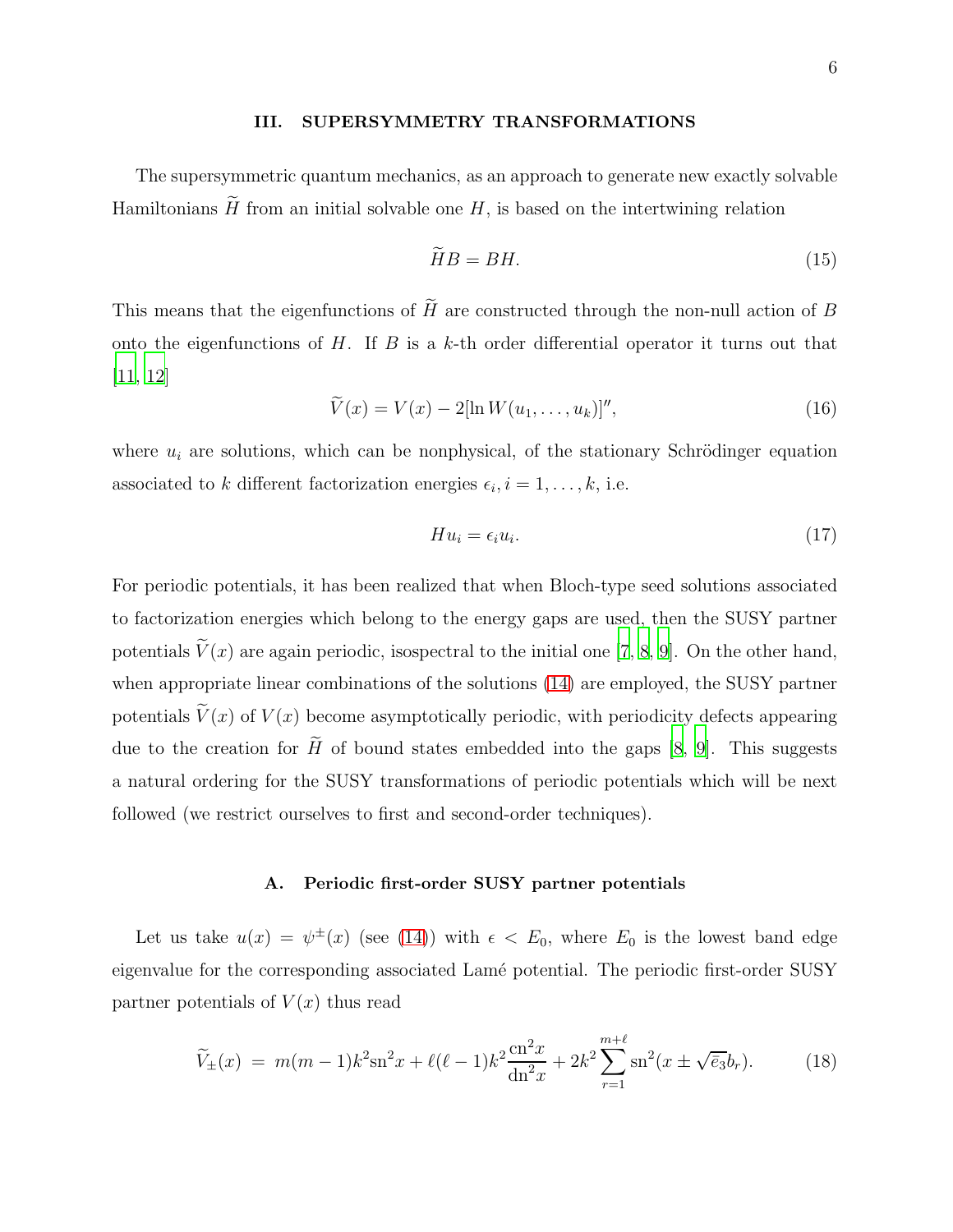#### B. Asymptotically periodic first-order SUSY partner potentials

Let us choose now  $u(x)$  as a general linear combination of the solutions  $\psi^{\pm}$  ( $\epsilon < E_0$ ),

<span id="page-6-1"></span>
$$
u(x) = A\psi^{+}(x) + B\psi^{-}(x) = A\psi^{+}(x)\phi_{+}(x) = B\psi^{-}(x)\phi_{-}(x),
$$
\n
$$
u(x) = A\psi^{+}(x) + B\psi^{-}(x) = A\psi^{-}(x) + B\psi^{-}(x)\phi_{-}(x),
$$
\n
$$
u(x) = A\psi^{+}(x) + B\psi^{-}(x) = A\psi^{-}(x) + B\psi^{-}(x)\phi_{-}(x),
$$
\n
$$
u(x) = A\psi^{-}(x) + B\psi^{-}(x) = A\psi^{-}(x) + B\psi^{-}(x)\phi_{-}(x),
$$
\n
$$
u(x) = A\psi^{-}(x) + B\psi^{-}(x) = A\psi^{-}(x) + B\psi^{-}(x) = A\psi^{-}(x) + B\psi^{-}(x) = A\psi^{-}(x) + B\psi^{-}(x) = A\psi^{-}(x) + B\psi^{-}(x) = A\psi^{-}(x) + B\psi^{-}(x) = A\psi^{-}(x) + B\psi^{-}(x) = A\psi^{-}(x) + B\psi^{-}(x) = A\psi^{-}(x) + B\psi^{-}(x) = A\psi^{-}(x) + B\psi^{-}(x) = A\psi^{-}(x) + B\psi^{-}(x) = A\psi^{-}(x) + B\psi^{-}(x) = A\psi^{-}(x) + B\psi^{-}(x) = A\psi^{-}(x) + B\psi^{-}(x) = A\psi^{-}(x) + B\psi^{-}(x) = A\psi^{-}(x) + B\psi^{-}(x) = A\psi^{-}(x) + B\psi^{-}(x) = A\psi^{-}(x) + B\psi^{-}(x) = A\psi^{-}(x) + B\psi^{-}(x) = A\psi^{-}(x) + B\psi^{-}(x) = A\psi^{-}(x) + B\psi^{-}(x) = A\psi^{-}(x) + B\psi^{-}(x) = A\psi^{-}(x) + B\psi^{-}(x) = A\psi^{-}(x) + B\psi^{-}(x) = A\psi^{-}(x) + B\psi^{-}(x) = A\psi^{-}(x) + B\psi^{-}(x) = A\psi^{-}(x) + B\psi^{-}(x) = A\psi^{-}(x) + B\psi^{-}(x) = A\psi^{-}(x) + B\psi^{-}(x) = A\psi^{-}(x) + B\psi^{-}(x) = A\psi^{-}(x) + B\psi^{-}(x) = A\psi^{-}(x) + B\psi^{-}(x) = A\psi^{-}(x) + B\psi^{-}(x) = A\psi^{-}(x) + B\psi^{-}(
$$

$$
\phi_{\pm}(x) = 1 + \lambda_{\pm} \frac{\psi_{\mp}(x)}{\psi_{\pm}(x)} = 1 + \lambda_{\pm} \prod_{r=1}^{m+\ell} \frac{\sigma(\frac{x - iK'}{\sqrt{\bar{e}_3}} \mp b_r) e^{\pm 2x\zeta(b_r)/\sqrt{\bar{e}_3}}}{\sigma(\frac{x - iK'}{\sqrt{\bar{e}_3}} \pm b_r)}, \ \lambda_{+} = \frac{B}{A}, \ \lambda_{-} = \frac{A}{B}.
$$
 (20)

The first-order SUSY partners for the associated Lamé potentials become now asymptotically periodic, with explicit expressions given by

<span id="page-6-2"></span>
$$
\widetilde{V}^{np}(x) = \widetilde{V}_{\pm}(x) - 2[\ln \phi_{\pm}(x)]'',\tag{21}
$$

where  $\widetilde{V}_{\pm}(x)$  is given by [\(18\)](#page-5-0). The spectrum of the Hamiltonian  $\widetilde{H}^{np}$  contains the allowed energy bands of H but in addition it has an isolated bound state at  $E = \epsilon$ .

#### C. Periodic second-order SUSY partner potentials

Let us take now two factorization energies  $\epsilon_{1,2}$  inside the same energy gap, and the corresponding Schrödinger seed solutions in the way

$$
u_1(x) = \psi_1^+(x) = \frac{\prod_{r=1}^{m+\ell} \sigma(\frac{x-iK'}{\sqrt{\overline{e}_3}} + b_r)}{\sigma^{\ell}(\frac{x-iK'}{\sqrt{\overline{e}_3}} + \omega_1)\sigma^m(\frac{x-iK'}{\sqrt{\overline{e}_3}})} \exp\left\{\frac{x}{\sqrt{\overline{e}_3}} \left[\ell\zeta(\omega_1) - \sum_{r=1}^{m+\ell} \zeta(b_r)\right] \right\},
$$
  

$$
u_2(x) = \psi_2^+(x) = \frac{\prod_{r=1}^{m+\ell} \sigma(\frac{x-iK'}{\sqrt{\overline{e}_3}} + b'_r)}{\sigma^{\ell}(\frac{x-iK'}{\sqrt{\overline{e}_3}} + \omega_1)\sigma^m(\frac{x-iK'}{\sqrt{\overline{e}_3}})} \exp\left\{\frac{x}{\sqrt{\overline{e}_3}} [\ell\zeta(\omega_1) - \sum_{r=1}^{m+\ell} \zeta(b'_r)]\right\}.
$$

It turns out that the Wronskian of  $u_{1,2}$  is nodeless, which is conveniently expressed as:

$$
W(u_1, u_2) = \psi_1^+(x) \psi_2^+(x) g(x) \quad g(x) = \left[ \ln \left( \frac{\psi_2^+}{\psi_1^+} \right) \right]'.
$$

The second-order SUSY partner potentials of  $V(x)$  become periodic:

<span id="page-6-0"></span>
$$
\widetilde{V}(x) = m(m-3)k^2 \operatorname{sn}^2 x + \ell(\ell-3)k^2 \frac{\operatorname{cn}^2 x}{\operatorname{dn}^2 x} \n+2k^2 \sum_{r=1}^{m+\ell} \left[ \operatorname{sn}^2(x + \sqrt{\overline{e}_3} b_r) + \operatorname{sn}^2(x + \sqrt{\overline{e}_3} b_r') \right] - 2 \left( \ln g \right)''.
$$
\n(22)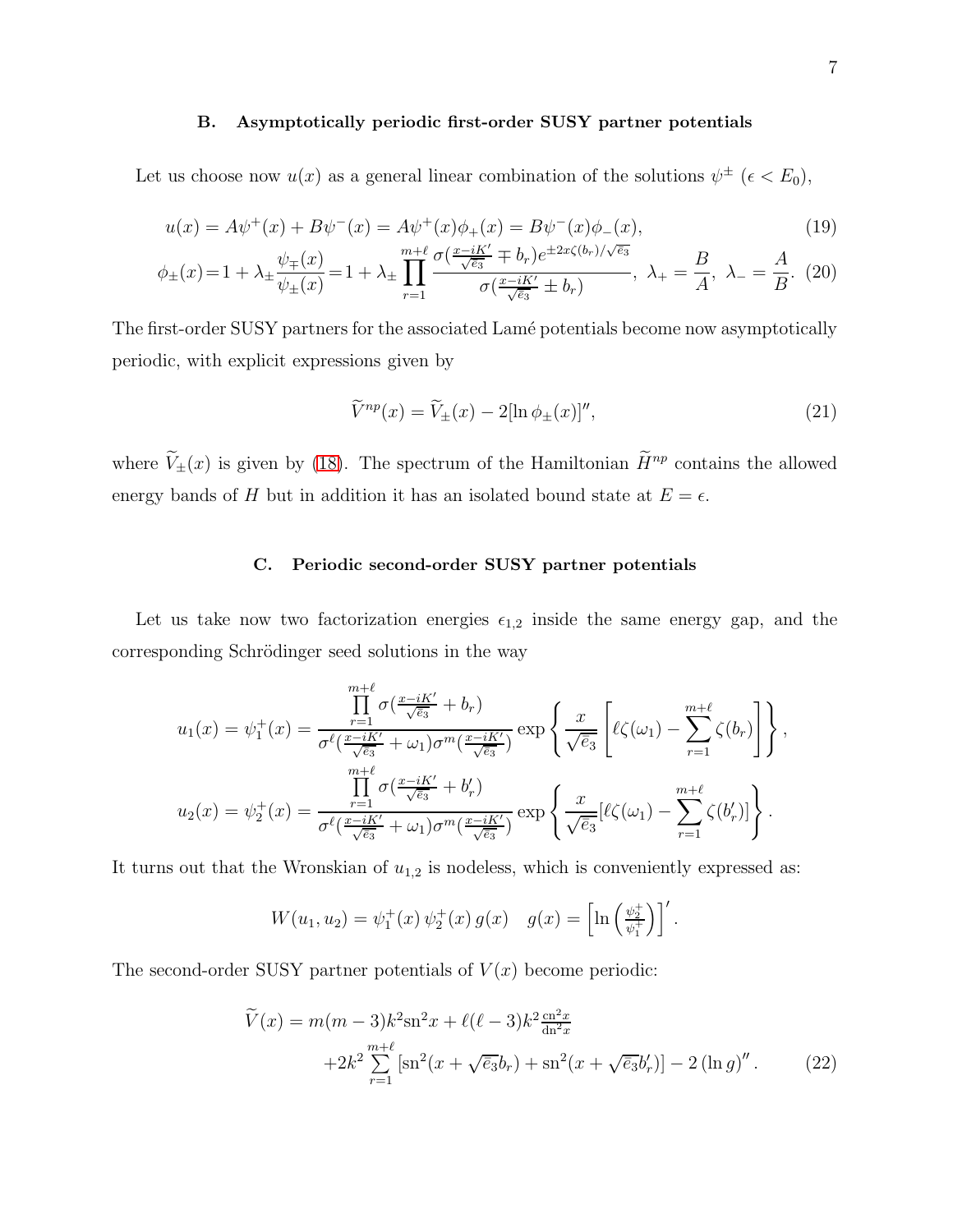#### D. Asymptotically periodic second-order SUSY partner potentials

Let us choose once again  $\epsilon_{1,2}$  in the same energy gap but now  $u_{1,2}$  are general linear combinations of  $\psi^{\pm}$ ,

<span id="page-7-0"></span>
$$
u_1(x) = \psi_1^+ + \lambda_1^+ \psi_1^- = \psi_1^+ \phi_1^+, \quad u_2(x) = \psi_2^+ + \lambda_2^+ \psi_2^- = \psi_2^+ \phi_2^+, \tag{23}
$$

where

$$
\phi_1^+ = 1 + \lambda_1^+ \frac{\psi_1^-}{\psi_1^+} = 1 + \lambda_1^+ \prod_{r=1}^{m+\ell} \frac{\sigma(\frac{x - iK'}{\sqrt{\bar{e}_3}} - b_r) e^{2x\zeta(b_r)/\sqrt{\bar{e}_3}}}{\sigma(\frac{x - iK'}{\sqrt{\bar{e}_3}} + b_r)},\tag{24}
$$

$$
\phi_2^+ = 1 + \lambda_2^+ \frac{\psi_2^-}{\psi_2^+} = 1 + \lambda_2^+ \prod_{r=1}^{m+\ell} \frac{\sigma(\frac{x-iK'}{\sqrt{\bar{e}_3}} - b'_r) e^{2x\zeta(b'_r)/\sqrt{\bar{e}_3}}}{\sigma(\frac{x-iK'}{\sqrt{\bar{e}_3}} + b'_r)}.
$$
(25)

An appropriate choice of  $\lambda_{1,2}^+$  leads to a nodeless Wronskian, which is expressed as:

$$
W(u_1, u_2) = u_1 u_2 g^{np} = \psi_1^+ \psi_2^+ \phi_1^+ \phi_2^+ g^{np},
$$

$$
g^{np} = \left[ \ln \left( \frac{u_2}{u_1} \right) \right]' = \left[ \ln \left( \frac{\psi_2^+}{\psi_1^+} \right) \right]' + \left[ \ln \left( \frac{\phi_2^+}{\phi_1^+} \right) \right]' = g + \left[ \ln \left( \frac{\phi_2^+}{\phi_1^+} \right) \right]'.
$$

The second-order SUSY partner potentials are again asymptotically periodic:

<span id="page-7-1"></span>
$$
\widetilde{V}^{np}(x) = \widetilde{V}(x) - 2\left[\ln\left(\phi_1^+ \phi_2^+ \frac{g^{np}}{g}\right)\right]''\,,\tag{26}
$$

where  $\tilde{V}(x)$  is given by [\(22\)](#page-6-0).

## IV. EXAMPLE

In some previous papers it has been studied the associated Lamé potentials and its SUSY partners for  $(m, \ell) = (1, 1), (m, \ell) = (2, 1),$  and  $(m, \ell) = (3, 1)$  [\[3](#page-11-2), [4](#page-11-3), [13,](#page-11-12) [14](#page-11-13)]. Here we will illustrate our general procedure for the associated Lamé potentials with  $(m, \ell) = (3, 2)$ , i.e.,

$$
V(x) = 12k^2 \text{sn}^2 x + 6k^2 \frac{\text{cn}^2 x}{\text{dn}^2 x}.
$$
 (27)

Note that there are explicit expressions for the band-edge eigenfunctions and eigenvalues of  $H$  [\[14\]](#page-11-13); in particular for the 'ground' state it turns out that:

$$
\psi_0(x) = \mathrm{dn}^3 x, \quad E_0 = 9k^2. \tag{28}
$$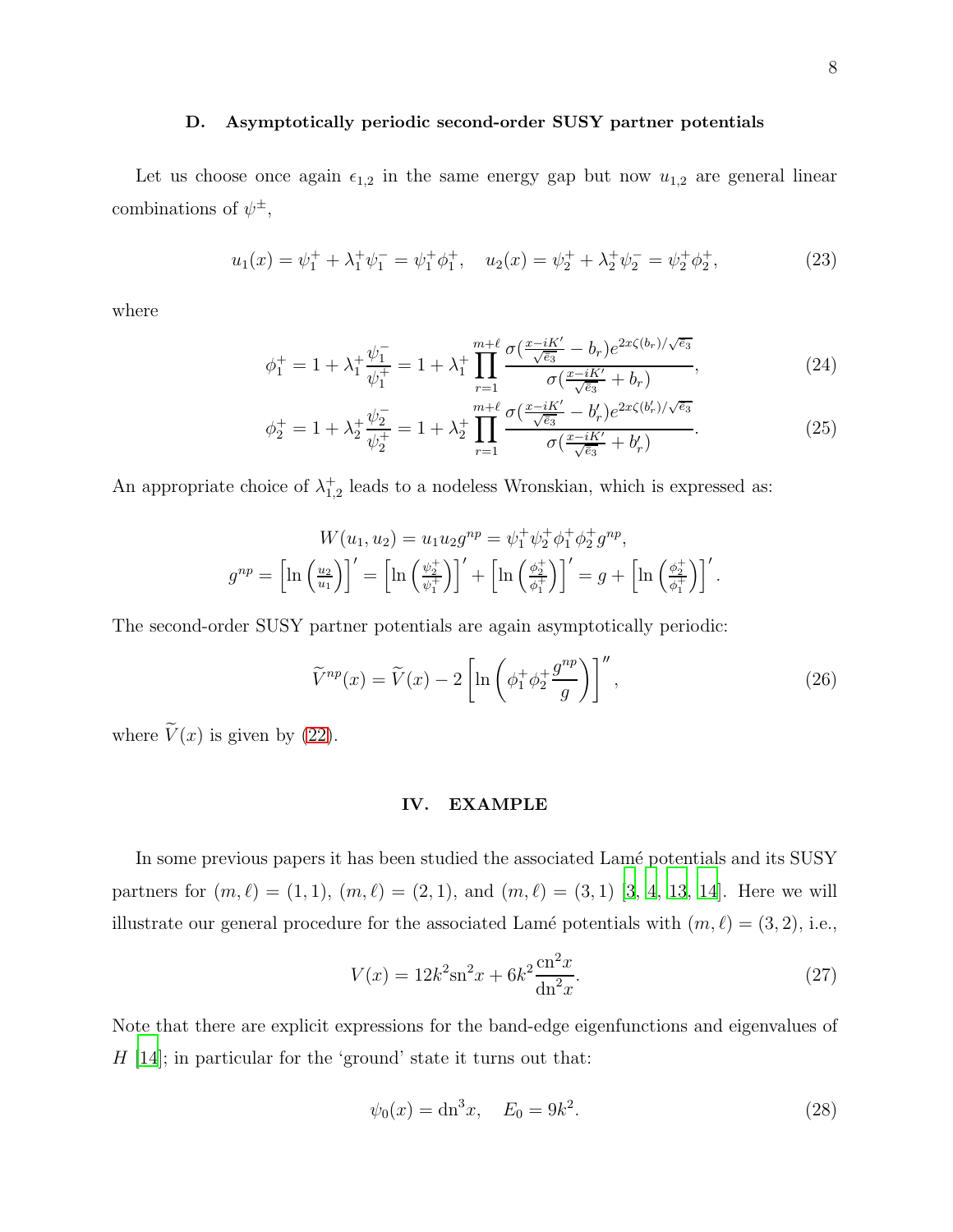Since  $m + \ell = 5$ , we have to evaluate five constants  $a_1, a_2, a_3, a_4, a_5$ , (without losing generality we have taken  $a_0 = 1$ ). Let us write down first the basic elements  $f_i$ ,

<span id="page-8-0"></span>
$$
f_0(\rho) = \bar{e}_3 \rho(\rho - 5)(2\rho - 5), \quad f_1(\rho) = 2(\rho - 2)[3e_1\rho(4 - \rho) - \tilde{E}], \tag{29}
$$

$$
f_2(\rho) = \bar{e}_2(\rho - 5)(\rho + 2)(2\rho - 3), \qquad \bar{E} = \bar{e}_3(E - 6) + 12e_3.
$$
 (30)

Note that the four constants  $a_1, a_2, a_3, a_4$  are determined from  $(10)$ 

$$
a_1 = -\frac{F_1}{f_0(1)}, \quad a_2 = \frac{F_2}{f_0(1)f_0(2)}, \quad a_3 = -\frac{F_3}{f_0(1)f_0(2)f_0(3)}, \quad a_4 = \frac{F_4}{f_0(1)f_0(2)f_0(3)f_0(4)}, \quad (31)
$$

while  $a_5$  is computed from  $(13)$ 

$$
a_5 = -\frac{D_0 f_2(4)}{D_1} a_4.
$$
\n(32)

From  $(11-12)$  $(11-12)$  one may calculate quite straightforwardly the  $F_i$ 's

$$
F_1 = 4\tilde{E}, \quad F_2 = 8(\tilde{E}^2 - 9e_1\tilde{E} - 45\bar{e}_2\bar{e}_3), \quad F_3 = -288\bar{e}_2\bar{e}_3\tilde{E}, \quad F_4 = 5(72\bar{e}_2\bar{e}_3)^2.
$$
 (33)

To obtain the  $D_i$ 's we need

$$
F_6 = \begin{vmatrix} f_1(5) & f_2(4) & 0 & 0 & 0 & 0 \\ f_0(5) & f_1(4) & f_2(3) & 0 & 0 & 0 \\ 0 & f_0(4) & f_1(3) & f_2(2) & 0 & 0 \\ 0 & 0 & f_0(3) & f_1(2) & f_2(1) & 0 \\ 0 & 0 & 0 & f_0(2) & f_1(1) & f_2(0) \\ 0 & 0 & 0 & 0 & f_0(1) & f_1(0) \end{vmatrix}.
$$
 (34)

Then

<span id="page-8-1"></span>
$$
D_0 = [\text{minor of } F_6 \text{ in } F_6] = 1,\tag{35}
$$

$$
D_1 = [\text{minor of } F_5 \text{ in } F_6] = f_1(5). \tag{36}
$$

Finally, using the recurrence relation [\(12\)](#page-4-2) we obtain from [\(29-](#page-8-0)[36\)](#page-8-1)

$$
a_0 = 1, \quad a_1 = -\frac{\tilde{E}}{3\bar{e}_3}, \quad a_2 = \frac{\tilde{E}^2 - 9e_1\tilde{E} - 45\bar{e}_2\bar{e}_3}{9\bar{e}_3^2},
$$

$$
a_3 = -\frac{2\bar{e}_2\tilde{E}}{3\bar{e}_3^2}, \quad a_4 = \frac{5\bar{e}_2^2}{\bar{e}_3^2}, \quad a_5 = -\frac{25\bar{e}_2^3}{\bar{e}_3^2(\tilde{E} + 15e_1)}.
$$
(37)

We employ these coefficients to find the roots  $c_r$ ,  $r = 1, \ldots, 5$  of the fifth-order equation

$$
\sum_{r=0}^{5} a_r \left(\frac{e_1 - t}{\bar{e}_2}\right)^r = 0.
$$
\n(38)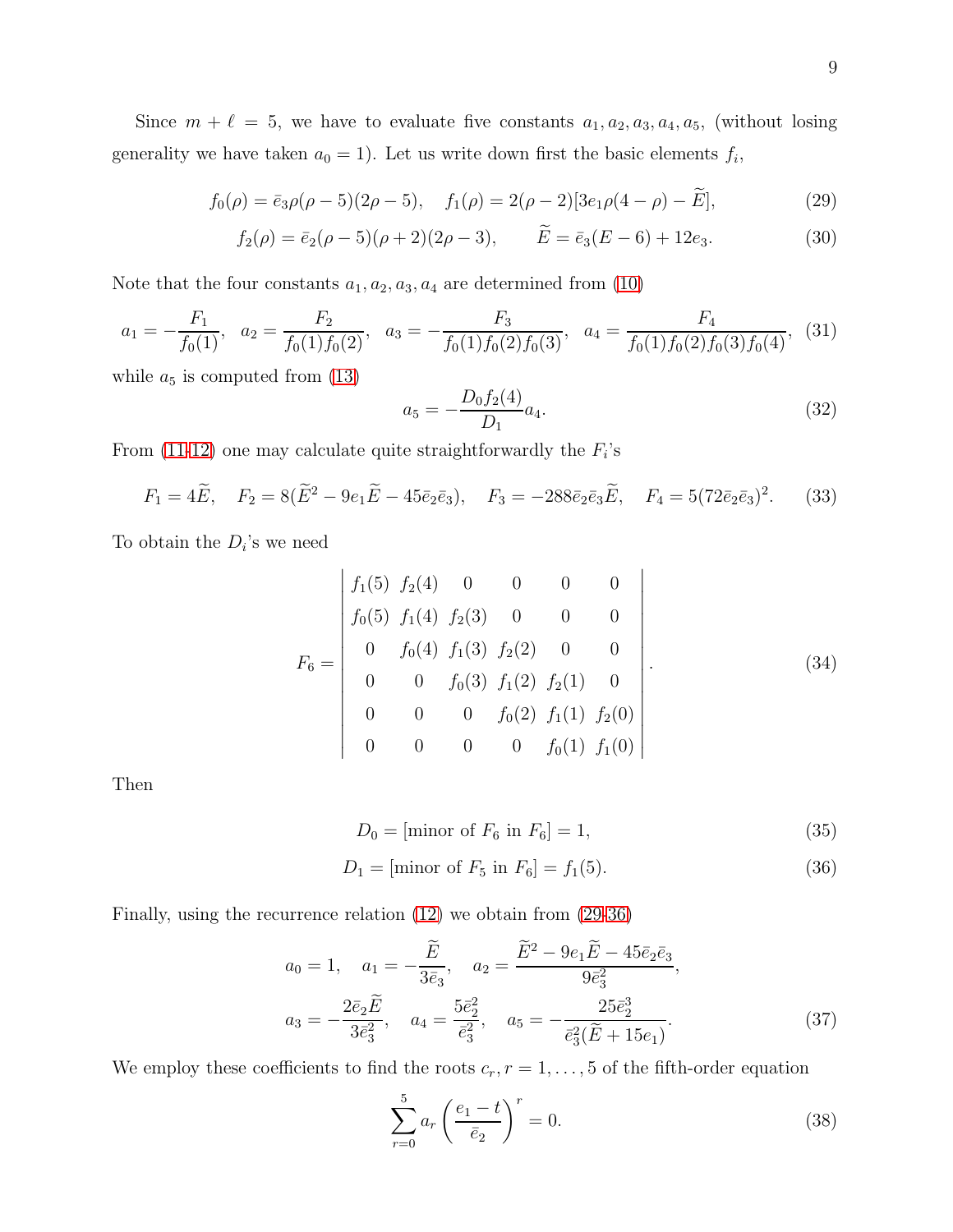These roots are used then to invert the transcendental equation  $\wp(b_r) = c_r$  to determine the  $b_r$ 's (with the restriction  $\Psi'|_{z=b_r} > 0$ ), which are thus inserted in the explicit expressions for  $\psi^{\pm}(x)$ . Finally, the resulting Bloch solutions can be used, either directly or in the corresponding Wronskian, to derive the periodic SUSY partner potentials  $\widetilde{V}_\pm(x)$  of [\(18\)](#page-5-0) or [\(22\)](#page-6-0). On the other hand, different linear combinations of kind [\(19\)](#page-6-1) or [\(23\)](#page-7-0) can be used to derive the potentials  $\tilde{V}^{np}(x)$  of [\(21\)](#page-6-2) or [\(26\)](#page-7-1), which have periodicity defects. The final results of these procedures are illustrated in figures below, in which we show in gray the original associated Lamé potential for  $m = 3$ ,  $\ell = 2$ ,  $k^2 = 0.9$ . In Figure 1a we plot in black one of its periodic first-order SUSY partners generated through a Bloch solution with  $\epsilon = 8 < E_0 = 8.1$ , while in Figure 1b it is illustrated one of its asymptotically periodic partners for the same  $\epsilon$ . On the other hand, in Figure 2 we have drawn similar graphs (black curves) for the corresponding second-order SUSY partner potentials, periodic and asymptotically periodic. For the periodic case (Figure 2a) we have used two Bloch solutions  $u_1(x) = \psi_1^+(x)$ ,  $u_2(x) = \psi_2^+(x)$  associated to  $\epsilon_1 = 10$  and  $\epsilon_2 = 10.1$ , which fall in the first finite energy gap (8.1031, 11.7154). For the asymptotically periodic case (Figure 2b) we have used the same pair of factorization energies, with linear combinations  $u_1(x) = \psi_1^+(x) + \psi_1^-(x)$ and  $u_2(x) = \psi_2^+(x) - 1.5 \psi_2^-(x)$ . Note that in both asymptotically periodic cases, of first and second order, the periodicity defects are clearly detected.



Figure 1: First-order SUSY partners (black curves) for the associated Lamé potential (gray curves) with  $m = 3$ ,  $\ell = 2$ ,  $k^2 = 0.9$ . (a) Periodic case generated through the Bloch solution  $\psi^+(x)$  with  $\epsilon = 8$ . (b) Asymptotically periodic case in which the linear combination  $\psi^+(x) + \psi^-(x)$  for the same  $\epsilon$  is used.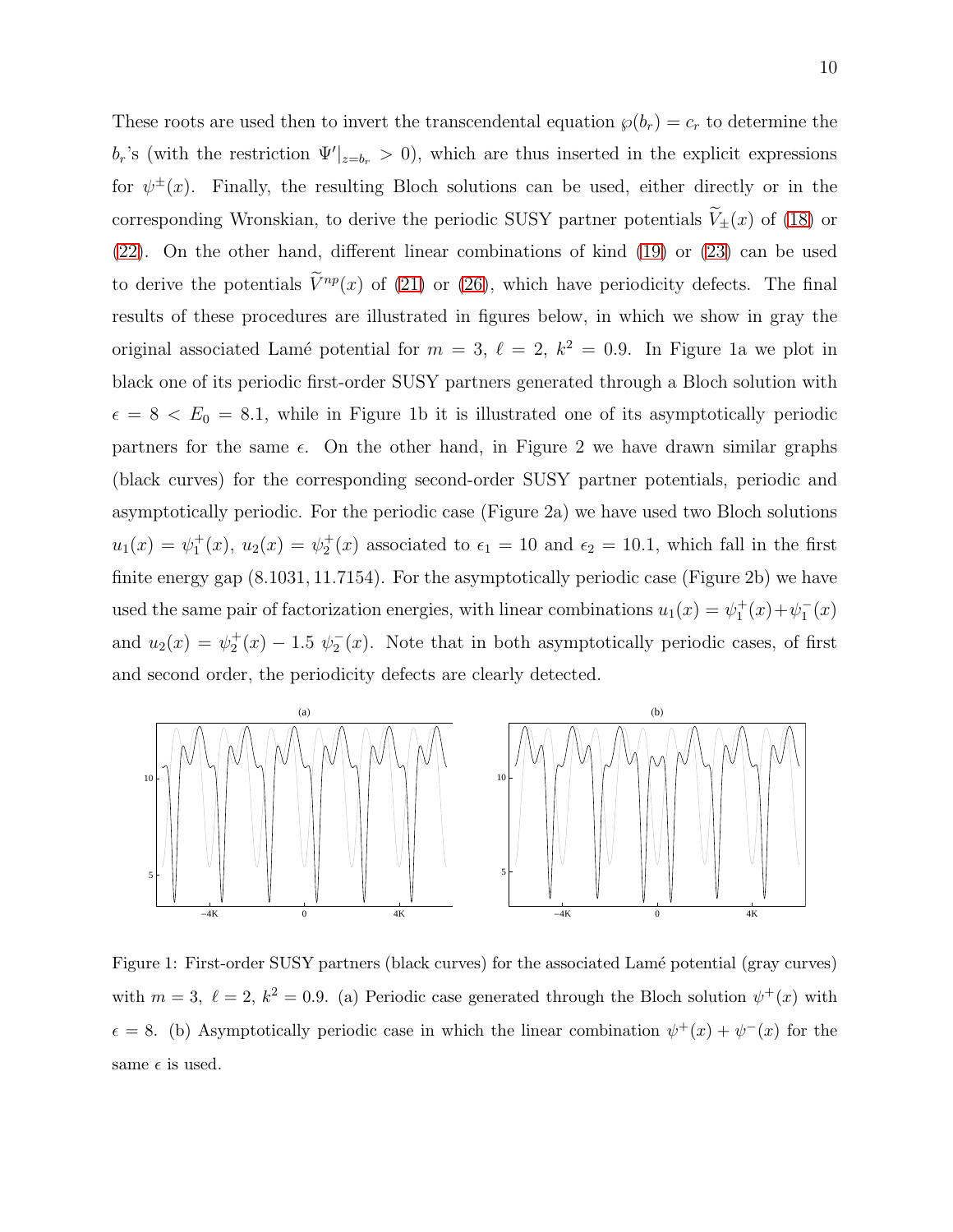#### V. CONCLUSIONS

We have shown that the associated Lamé potentials for integers values of the parameter pair  $(m, \ell)$  are exactly solvable. When using as seeds Bloch-type solutions inside the gaps new exactly solvable periodic potentials are generated. On the other hand, for seeds chosen as general linear combinations of Bloch-type solutions, the SUSY partner potentials become asymptotically periodic, the corresponding spectra having bound states embedded into the gaps. These potentials are interesting since the new levels could work as intermediate transition energies for the electrons to jump between the energy bands.



Figure 2: Second-order SUSY partners (black curves) for the associated Lamé potential (gray curves) with  $m = 3$ ,  $\ell = 2$ ,  $k^2 = 0.9$ . (a) Periodic case generated through two Bloch solutions  $u_1(x) = \psi_1^+(x)$ ,  $u_2(x) = \psi_2^+(x)$  for  $\epsilon_1 = 10$ ,  $\epsilon_2 = 10.1$ . (b) Asymptotically periodic case in which the linear combinations  $u_1(x) = \psi_1^+(x) + \psi_1^-(x)$ ,  $u_2(x) = \psi_2^+(x) - 1.5 \psi_2^-(x)$  for the same  $\epsilon_{1,2}$  are used.

We would like to end up this paper by making a historical precision concerning SUSY techniques applied to periodic potentials (see also the discussion in [\[15\]](#page-11-14)). It is a fact that the recent interest on the subject [\[3,](#page-11-2) [4,](#page-11-3) [5,](#page-11-4) [6](#page-11-5), [7](#page-11-6), [8,](#page-11-7) [9,](#page-11-8) [10,](#page-11-9) [16](#page-12-0), [17,](#page-12-1) [18](#page-12-2)] was catalyzed by Dunne and Feinberg discovery of the self-isospectrality for the Lamé potentials with  $m = 1$ , induced by the first-order SUSY transformation which employs as seed the ground-state eigenfunction. Self-isospectrality means, in particular, that the SUSY partner potential becomes just a displaced version of the initial one, by half the period in [\[5\]](#page-11-4). Soon it was realized that the self-isospectrality in which the new potential becomes the initial one displaced by any real number arises as well for the Lamé potential with  $m = 1$ , the seeds employed being Blochtype solutions associated to factorization energies in the gaps [\[8](#page-11-7), [9](#page-11-8)]. More general SUSY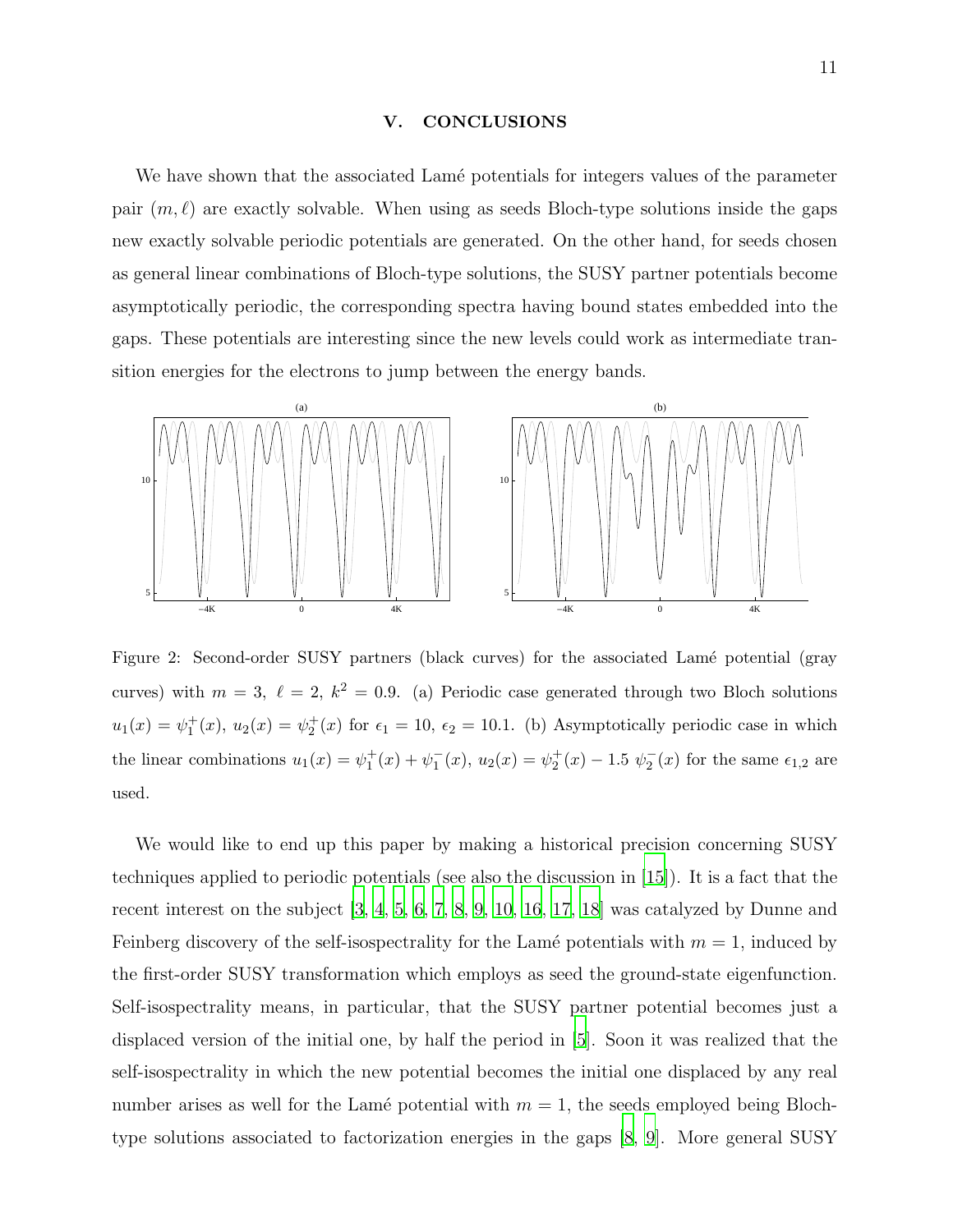transformations, either of higher order or involving general solutions of the Schrödinger equation for a given factorization energy, have been also introduced [\[8,](#page-11-7) [9,](#page-11-8) [10](#page-11-9)]. However, it is worth to note that there are several interesting works, previous to Dunne and Feinberg paper, in which the SUSY techniques were applied to periodic potentials (see e.g. [\[19,](#page-12-3) [20\]](#page-12-4)). In particular, it is remarkable the work of Braden and Macfarlane in which the self-isospectrality for the Lamé potential with  $m = 1$  was discovered for the first time [\[19\]](#page-12-3). This is a typical story of a discovery followed by a later rediscovery, which often arises in science. Our opinion is that both works are valuable, complementary to each other, and hence they are worth to be studied in detail.

#### Acknowledgments

The authors acknowledge the support of Conacyt, project No. 49253-F.

- <span id="page-11-0"></span>[1] A.G. Ushveridze, Quasi-exactly solvable models in quantum mechanics, IOP Publishing Ltd, Bristol (1994)
- <span id="page-11-1"></span>[2] S.S. Ranjani, A.K. Kapoor, P.K. Panigrahi, Int. J. Theor. Phys. 44 (2005) 1167
- <span id="page-11-2"></span>[3] D.J. Fernández, A. Ganguly, Phys. Lett. A 338 (2005) 203
- <span id="page-11-3"></span>[4] D.J. Fernández, A. Ganguly, Ann. Phys. **322** (2007) 1143
- <span id="page-11-4"></span>[5] G. Dunne, J. Feinberg, Phys. Rev. D 57 (1998) 1271
- <span id="page-11-5"></span>[6] A. Khare, U. Sukhatme, J. Math. Phys. 40 (1999) 5473
- <span id="page-11-6"></span>[7] D.J. Fernández, J. Negro, L.M. Nieto, Phys. Lett. A 275 (2000) 338
- <span id="page-11-7"></span>[8] D.J. Fernández, B. Mielnik, O. Rosas-Ortiz, B.F. Samsonov, Phys. Lett. A 294 (2002) 168
- <span id="page-11-8"></span>[9] D.J. Fern´andez, B. Mielnik, O. Rosas-Ortiz, B.F. Samsonov, J. Phys. A 35 (2002) 4279
- <span id="page-11-9"></span>[10] B.F. Samsonov, M.L. Glasser, J. Negro, L.M. Nieto, J. Phys. A 36 (2003) 10053
- <span id="page-11-10"></span>[11] A.A. Andrianov, M.V. Ioffe, V.P. Spiridonov, Phys. Lett. A 174 (1993) 273
- <span id="page-11-11"></span>[12] A.A. Andrianov, M.V. Ioffe, F. Cannata, J.P. Dedonder, Int. J. Mod. Phys. A 10 (1995) 2683
- <span id="page-11-12"></span>[13] A. Ganguly, Mod. Phys. Lett. A 15 (2000) 1923
- <span id="page-11-13"></span>[14] A. Ganguly, J. Math. Phys. 43 (2002) 1980
- <span id="page-11-14"></span>[15] F. Correa, V. Jakubský, M. Plyushchay, J. Phys. A 41 (2008) 485303